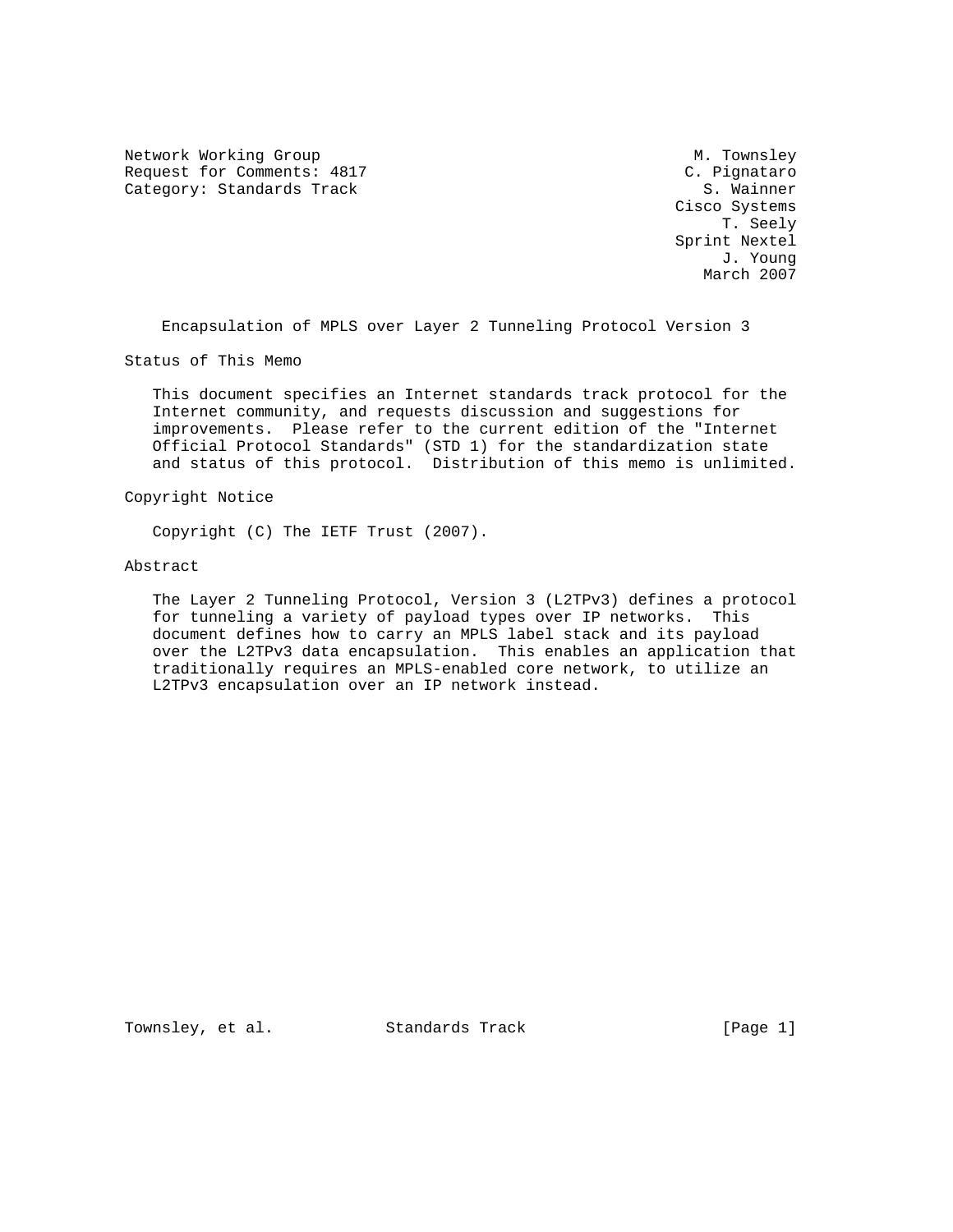Table of Contents

| 3. Assigning the L2TPv3 Session ID and Cookie 4 |
|-------------------------------------------------|
|                                                 |
|                                                 |
|                                                 |
|                                                 |
|                                                 |
|                                                 |
|                                                 |
|                                                 |
|                                                 |
|                                                 |
|                                                 |

## 1. Introduction

 This document defines how to encapsulate an MPLS label stack and its payload inside the L2TPv3 tunnel payload. After defining the MPLS over L2TPv3 encapsulation procedure, other MPLS over IP encapsulation options, including IP, Generic Routing Encapsulation (GRE), and IPsec are discussed in context with MPLS over L2TPv3 in an Applicability section. This document only describes encapsulation and does not concern itself with all possible MPLS-based applications that may be enabled over L2TPv3.

1.1. Specification of Requirements

 In this document, several words are used to signify the requirements of the specification. These words are often capitalized. The key words "MUST", "MUST NOT", "REQUIRED", "SHALL", "SHALL NOT", "SHOULD", "SHOULD NOT", "RECOMMENDED", "MAY", and "OPTIONAL" in this document are to be interpreted as described in [RFC2119].

2. MPLS over L2TPv3 Encoding

 MPLS over L2TPv3 allows tunneling of an MPLS stack [RFC3032] and its payload over an IP network, utilizing the L2TPv3 encapsulation defined in [RFC3931]. The MPLS Label Stack and payload are carried in their entirety following IP (either IPv4 or IPv6) and L2TPv3 headers.

Townsley, et al. Standards Track [Page 2]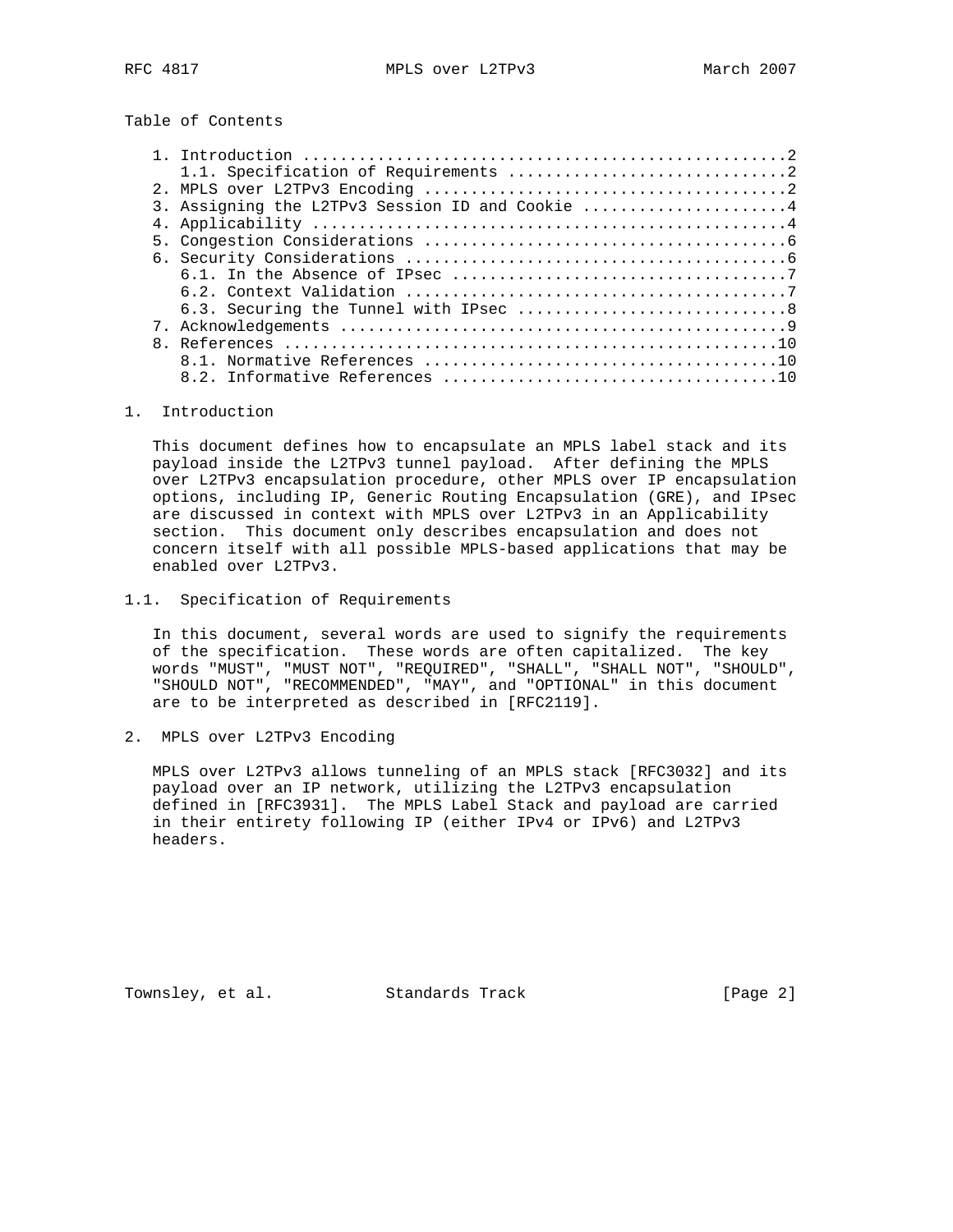| +-+-+-+-+-+-+-+-+-+-+ |  |  |
|-----------------------|--|--|
| IP                    |  |  |
| +-+-+-+-+-+-+-+-+-+-+ |  |  |
| L2TPv3                |  |  |
| +-+-+-+-+-+-+-+-+-+-+ |  |  |
| MPLS Label Stack      |  |  |
| +-+-+-+-+-+-+-+-+-+-+ |  |  |
| MPLS Payload          |  |  |
|                       |  |  |

Figure 2.1 MPLS Packet over L2TPv3/IP

 The L2TPv3 encapsulation carrying a single MPLS label stack entry is as follows:

| 0 1 2 3 4 5 6 7 8 9 0 1 2 3 4 5 6 7 8 9 0 1 2 3 4 5 6 7 8 9 0 1 |                                    |                                           |       |
|-----------------------------------------------------------------|------------------------------------|-------------------------------------------|-------|
|                                                                 |                                    |                                           |       |
|                                                                 | Session ID                         |                                           |       |
|                                                                 |                                    |                                           |       |
|                                                                 | Cookie (optional, maximum 64 bits) |                                           |       |
|                                                                 |                                    |                                           |       |
|                                                                 |                                    |                                           |       |
|                                                                 |                                    |                                           |       |
| Label                                                           |                                    | $Exp  S $ TTL                             | Stack |
|                                                                 |                                    | +-+-+-+-+-+-+-+-+-+-+-+-+-+-+-+-+-+ Entry |       |

### Figure 2.2 MPLS over L2TPv3 encapsulation

When encapsulating MPLS over L2TPv3, the L2TPv3 L2-Specific Sublayer MAY be present. It is generally not present; hence, it is not included in Figure 2.2. The L2TPv3 Session ID MUST be present. The Cookie MAY be present.

# Session ID

 The L2TPv3 Session ID is a 32-bit identifier field locally selected as a lookup key for the context of an L2TP Session. An L2TP Session contains necessary context for processing a received L2TP packet. At a minimum, such context contains whether the Cookie (see description below) is present, the value it was assigned, the presence and type of an L2TPv3 L2-Specific Sublayer, as well as what type of tunneled encapsulation follows (i.e., Frame Relay, Ethernet, MPLS, etc.)

Townsley, et al. Standards Track [Page 3]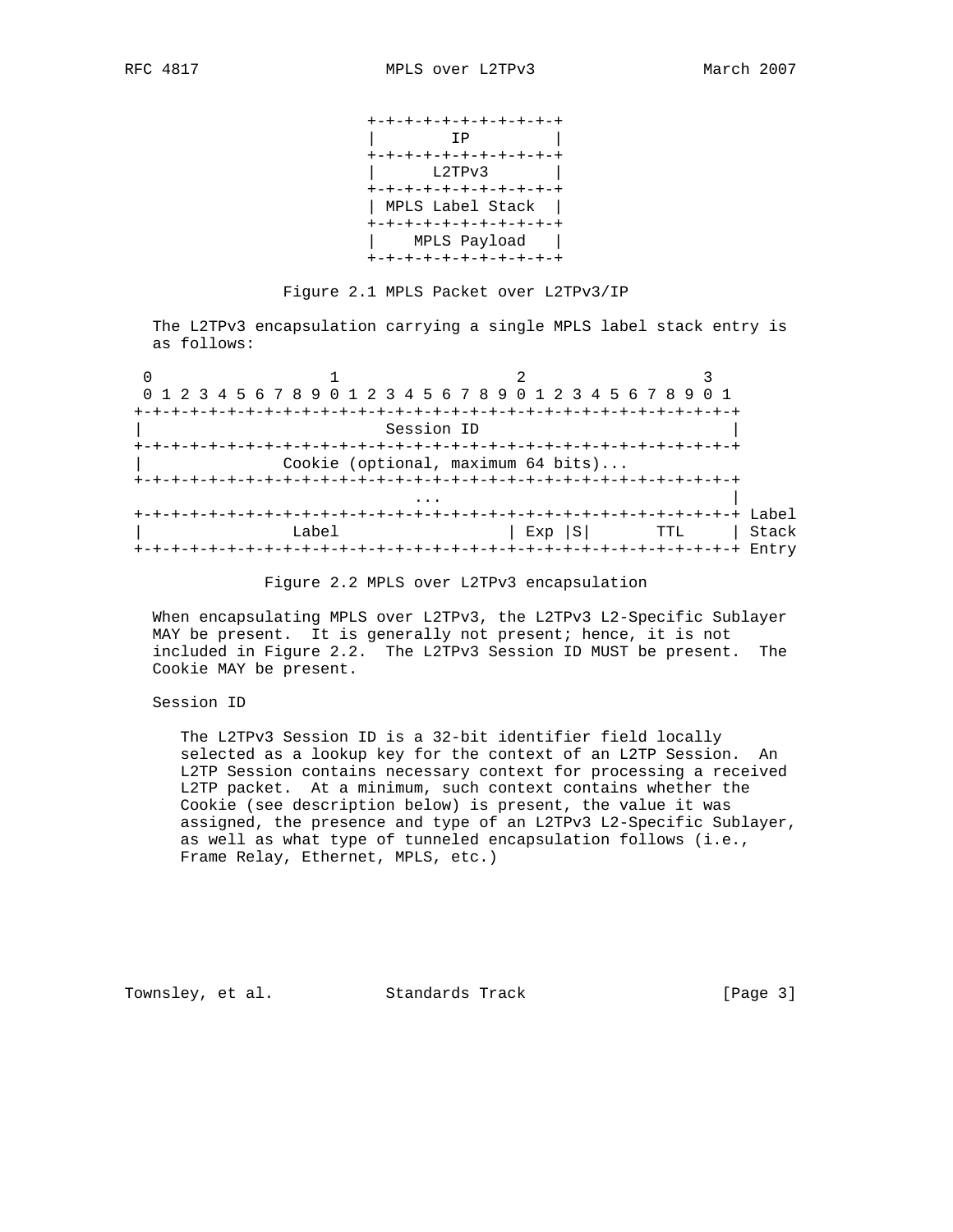#### Cookie

 The L2TPv3 Cookie field contains a variable-length (maximum 64 bits), randomly assigned value. It is intended to provide an additional level of guarantee that a data packet has been directed to the proper L2TP session by the Session ID. While the Session ID may be encoded and assigned any value (perhaps optimizing for local lookup capabilities, redirection in a distributed forwarding architecture, etc.), the Cookie MUST be selected as a cryptographically random value [RFC4086], with the added restriction that it not be the same as a recently used value for a given Session ID. A well-chosen Cookie will prevent inadvertent misdirection of a stray packet containing a recently reused Session ID, a Session ID that is subject to packet corruption, and protection against some specific malicious packet insertion attacks, as described in more detail in Section 4 of this document.

Label Stack Entry

An MPLS label stack entry as defined in [RFC3032].

 The optional L2-Specific Sublayer (defined in [RFC3931]) is generally not present for MPLS over L2TPv3.

 Generic IP encapsulation procedures, such as fragmentation and MTU considerations, handling of Time to Live (TTL), EXP, and Differentiated Services Code Point (DSCP) bits, etc. are the same as the "Common Procedures" for IP encapsulation of MPLS defined in Section 5 of [RFC4023] and are not reiterated here.

3. Assigning the L2TPv3 Session ID and Cookie

 Much like an MPLS label, the L2TPv3 Session ID and Cookie must be selected and exchanged between participating nodes before L2TPv3 can operate. These values may be configured manually, or distributed via a signaling protocol. This document concerns itself only with the encapsulation of MPLS over L2TPv3; thus, the particular method of assigning the Session ID and Cookie (if present) is out of scope.

4. Applicability

 The methods defined in [RFC4023], [MPLS-IPSEC], and this document all describe methods for carrying MPLS over an IP network. Cases where MPLS over L2TPv3 is comparable to other alternatives are discussed in this section.

Townsley, et al. Standards Track [Page 4]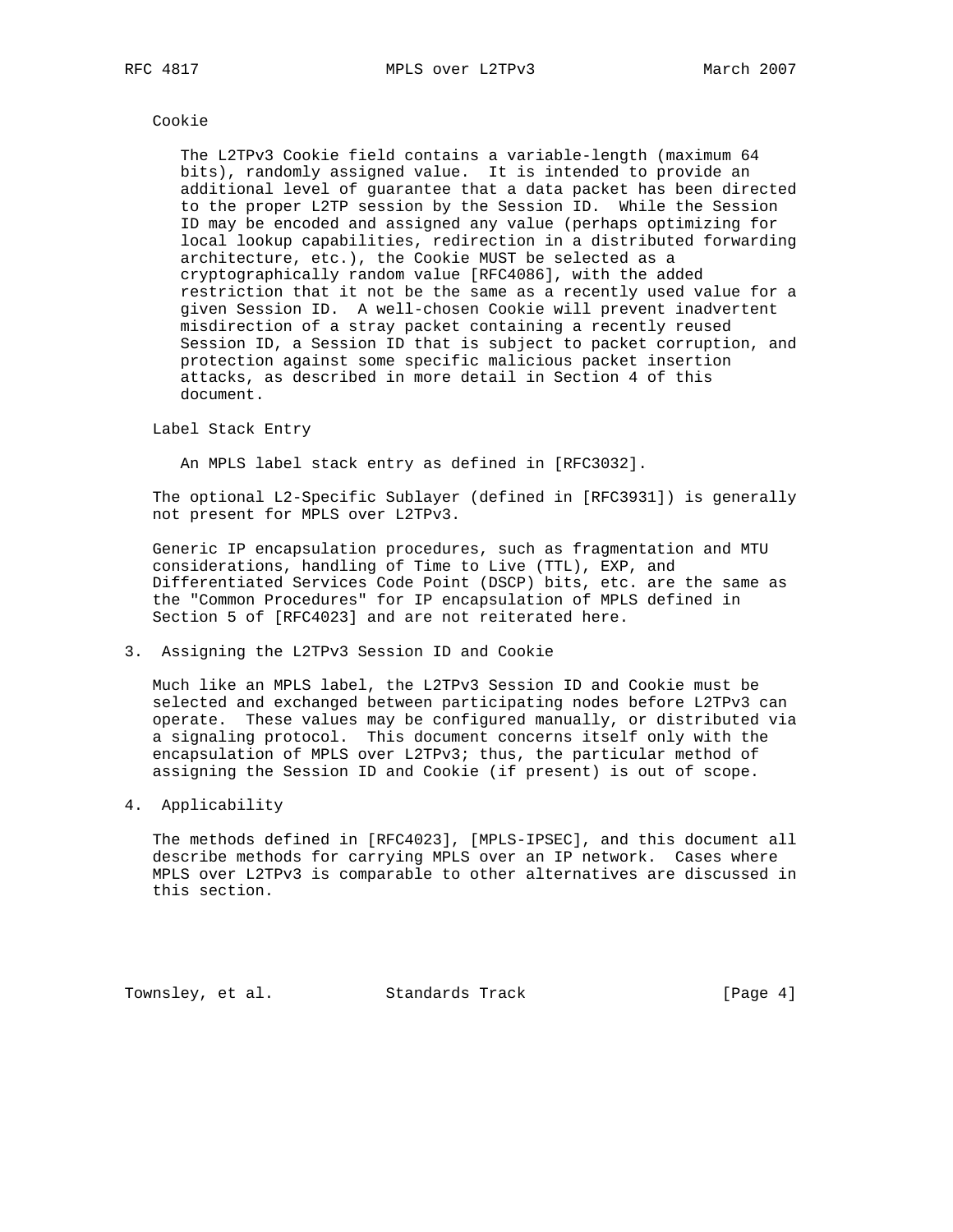It is generally simpler to have one's border routers refuse to accept an MPLS packet than to configure a router to refuse to accept certain MPLS packets carried in IP or GRE to or from certain IP sources or destinations. Thus, the use of IP or GRE to carry MPLS packets increases the likelihood that an MPLS label-spoofing attack will succeed. L2TPv3 provides an additional level of protection against packet spoofing before allowing a packet to enter a Virtual Private Network (VPN) (much like IPsec provides an additional level of protection at a Provider Edge (PE) router rather than relying on Access Control List (ACL) filters). Checking the value of the L2TPv3 Cookie is similar to any sort of ACL that inspects the contents of a packet header, except that we give ourselves the luxury of "seeding" the L2TPv3 header with a value that is very difficult to spoof.

MPLS over L2TPv3 may be advantageous compared to [RFC4023], if:

 Two routers are already "adjacent" over an L2TPv3 tunnel established for some other reason, and wish to exchange MPLS packets over that adjacency.

 Implementation considerations dictate the use of MPLS over L2TPv3. For example, a hardware device may be able to take advantage of the L2TPv3 encapsulation for faster or distributed processing.

 Packet spoofing and insertion, service integrity and resource protection are of concern, especially given the fact that an IP tunnel potentially exposes the router to rogue or inappropriate IP packets from unknown or untrusted sources. IP Access Control Lists (ACLs) and numbering methods may be used to protect the PE routers from rogue IP sources, but may be subject to error and cumbersome to maintain at all edge points at all times. The L2TPv3 Cookie provides a simple means of validating the source of an L2TPv3 packet before allowing processing to continue. This validation offers an additional level of protection over and above IP ACLs, and a validation that the Session ID was not corrupted in transit or suffered an internal lookup error upon receipt and processing. If the Cookie value is assigned and distributed automatically, it is less subject to operator error, and if selected in a cryptographically random nature, less subject to blind guesses than source IP addresses (in the event that a hacker can insert packets within a core network).

 (The first two of the above applicability statements were adopted from [RFC4023].)

 In summary, L2TPv3 can provide a balance between the limited security against IP spoofing attacks offered by [RFC4023] vs. the greater security and associated operational and processing overhead offered

Townsley, et al. Standards Track [Page 5]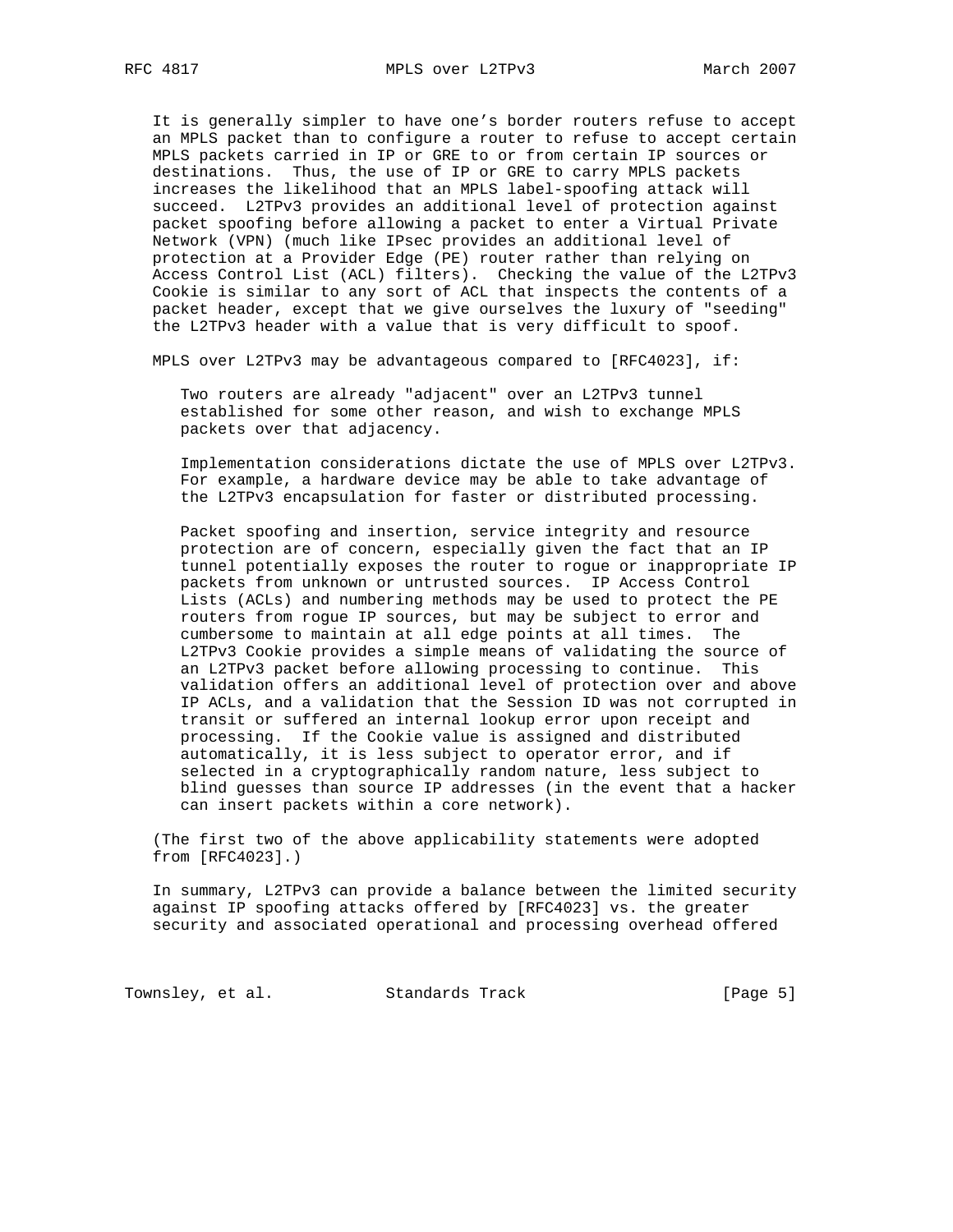by [MPLS-IPSEC]. Further, MPLS over L2TPv3 may be faster in some hardware, particularly if that hardware is already optimized to classify incoming L2TPv3 packets carrying IP framed in a variety of ways. For example, IP encapsulated by High-Level Data Link Control (HDLC) or Frame Relay over L2TPv3 may be equivalent in complexity to IP encapsulated by MPLS over L2TPv3.

## 5. Congestion Considerations

 This document specifies an encapsulation method for MPLS inside the L2TPv3 tunnel payload. MPLS can carry a number of different protocols as payloads. When an MPLS/L2TPv3 flow carries IP-based traffic, the aggregate traffic is assumed to be TCP friendly due to the congestion control mechanisms used by the payload traffic. Packet loss will trigger the necessary reduction in offered load, and no additional congestion avoidance action is necessary.

 When an MPLS/L2TPv3 flow carries payload traffic that is not known to be TCP friendly and the flow runs across an unprovisioned path that could potentially become congested, the application that uses the encapsulation specified in this document MUST employ additional mechanisms to ensure that the offered load is reduced appropriately during periods of congestion. The MPLS/L2TPv3 flow should not exceed the average bandwidth that a TCP flow across the same network path and experiencing the same network conditions would achieve, measured on a reasonable timescale. This is not necessary in the case of an unprovisioned path through an over-provisioned network, where the potential for congestion is avoided through the over-provisioning of the network.

 The comparison to TCP cannot be specified exactly but is intended as an "order-of-magnitude" comparison in timescale and throughput. The timescale on which TCP throughput is measured is the roundtrip time of the connection. In essence, this requirement states that it is not acceptable to deploy an application using the encapsulation specified in this document on the best-effort Internet, which consumes bandwidth arbitrarily and does not compete fairly with TCP within an order of magnitude. One method of determining an acceptable bandwidth is described in [RFC3448]. Other methods exist, but are outside the scope of this document.

## 6. Security Considerations

 There are three main concerns when transporting MPLS-labeled traffic between PEs using IP tunnels. The first is the possibility that a third party may insert packets into a packet stream between two PEs. The second is that a third party might view the packet stream between two PEs. The third is that a third party may alter packets in a

Townsley, et al. Standards Track [Page 6]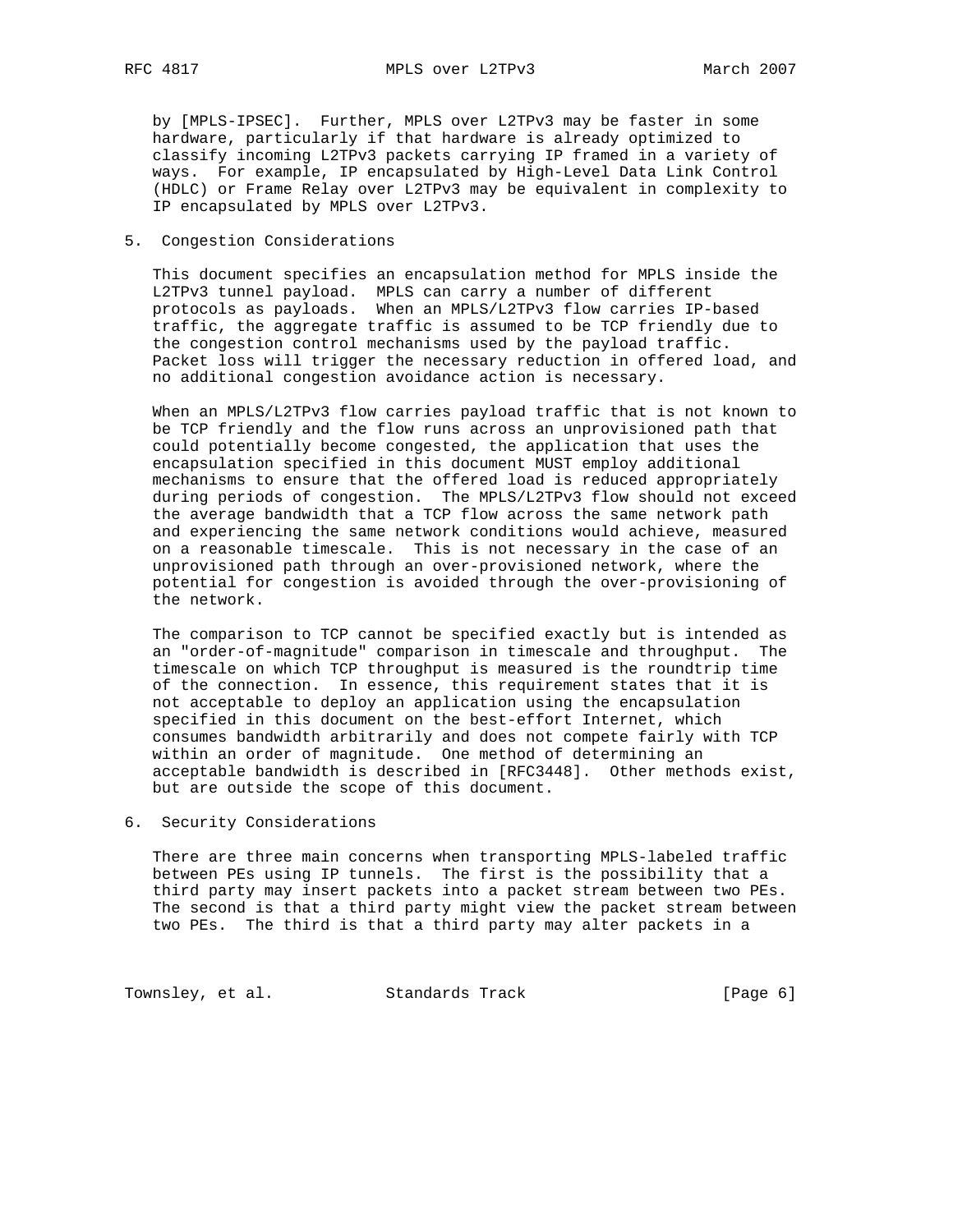stream between two PEs. The security requirements of the applications whose traffic is being sent through the tunnel characterizes how significant these issues are. Operators may use multiple methods to mitigate the risk, including access lists, authentication, encryption, and context validation. Operators should consider the cost to mitigate the risk.

 Security is also discussed as part of the applicability discussion in Section 4 of this document.

# 6.1. In the Absence of IPsec

 If the tunnels are not secured with IPsec, then some other method should be used to ensure that packets are decapsulated and processed by the tunnel tail only if those packets were encapsulated by the tunnel head. If the tunnel lies entirely within a single administrative domain, address filtering at the boundaries can be used to ensure that no packet with the IP source address of a tunnel endpoint or with the IP destination address of a tunnel endpoint can enter the domain from outside.

 However, when the tunnel head and the tunnel tail are not in the same administrative domain, this may become difficult, and filtering based on the destination address can even become impossible if the packets must traverse the public Internet.

 Sometimes, only source address filtering (but not destination address filtering) is done at the boundaries of an administrative domain. If this is the case, the filtering does not provide effective protection at all unless the decapsulator of MPLS over L2TPv3 validates the IP source address of the packet.

 Additionally, the "Data Packet Spoofing" considerations in Section 8.2 of [RFC3931] and the "Context Validation" considerations in Section 6.2 of this document apply. Those two sections highlight the benefits of the L2TPv3 Cookie.

# 6.2. Context Validation

 The L2TPv3 Cookie does not provide protection via encryption. However, when used with a sufficiently random, 64-bit value that is kept secret from an off-path attacker, the L2TPv3 Cookie may be used as a simple yet effective packet source authentication check which is quite resistant to brute force packet-spoofing attacks. It also alleviates the need to rely solely on filter lists based on a list of valid source IP addresses, and thwarts attacks that could benefit by spoofing a permitted source IP address. The L2TPv3 Cookie provides a means of validating the currently assigned Session ID on the packet

Townsley, et al. Standards Track [Page 7]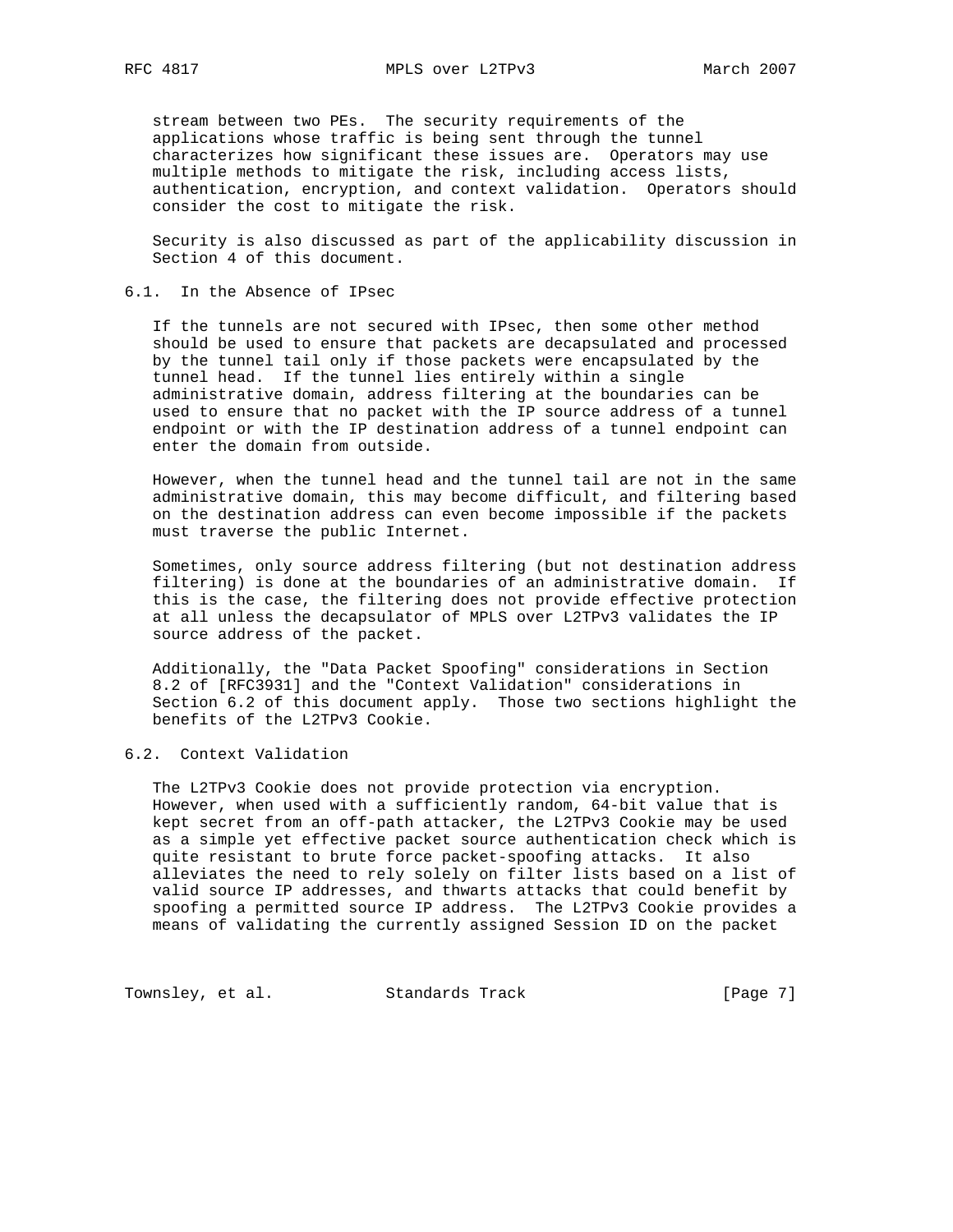flow, providing context protection, and may be deemed complimentary to securing the tunnel utilizing IPsec. In the absence of cryptographic security on the data plane (such as that provided by IPsec), the L2TPv3 Cookie provides a simple method of validating the Session ID lookup performed on each L2TPv3 packet. If the Cookie is sufficiently random and remains unknown to an attacker (that is, the attacker has no way to predict Cookie values or monitor traffic between PEs), then the Cookie provides an additional measure of protection against malicious spoofed packets inserted at the PE over and above that of typical IP address and port ACLs.

### 6.3. Securing the Tunnel with IPsec

 L2TPv3 tunnels may also be secured using IPsec, as specified in Section 4.1.3 of [RFC3931]. IPSec may provide authentication, privacy protection, integrity checking, and replay protection. These functions may be deemed necessary by the operator. When using IPsec, the tunnel head and the tunnel tail should be treated as the endpoints of a Security Association. A single IP address of the tunnel head is used as the source IP address, and a single IP address of the tunnel tail is used as the destination IP address. The means by which each node knows the proper address of the other is outside the scope of this document. However, if a control protocol is used to set up the tunnels, such control protocol MUST have an authentication mechanism, and this MUST be used when the tunnel is set up. If the tunnel is set up automatically as the result of, for example, information distributed by BGP, then the use of BGP's Message Digest 5 (MD5)-based authentication mechanism can serve this purpose.

 The MPLS over L2TPv3 encapsulated packets should be considered as originating at the tunnel head and being destined for the tunnel tail; IPsec transport mode SHOULD thus be used.

 Note that the tunnel tail and the tunnel head are Label Switched Path (LSP) adjacencies (for label distribution adjacencies, see [RFC3031]), which means that the topmost label of any packet sent through the tunnel must be one that was distributed by the tunnel tail to the tunnel head. The tunnel tail MUST know precisely which labels it has distributed to the tunnel heads of IPsec-secured tunnels. Labels in this set MUST NOT be distributed by the tunnel tail to any LSP adjacencies other than those that are tunnel heads of IPsec-secured tunnels. If an MPLS packet is received without an IPsec encapsulation, and if its topmost label is in this set, then the packet MUST be discarded.

Townsley, et al. Standards Track [Page 8]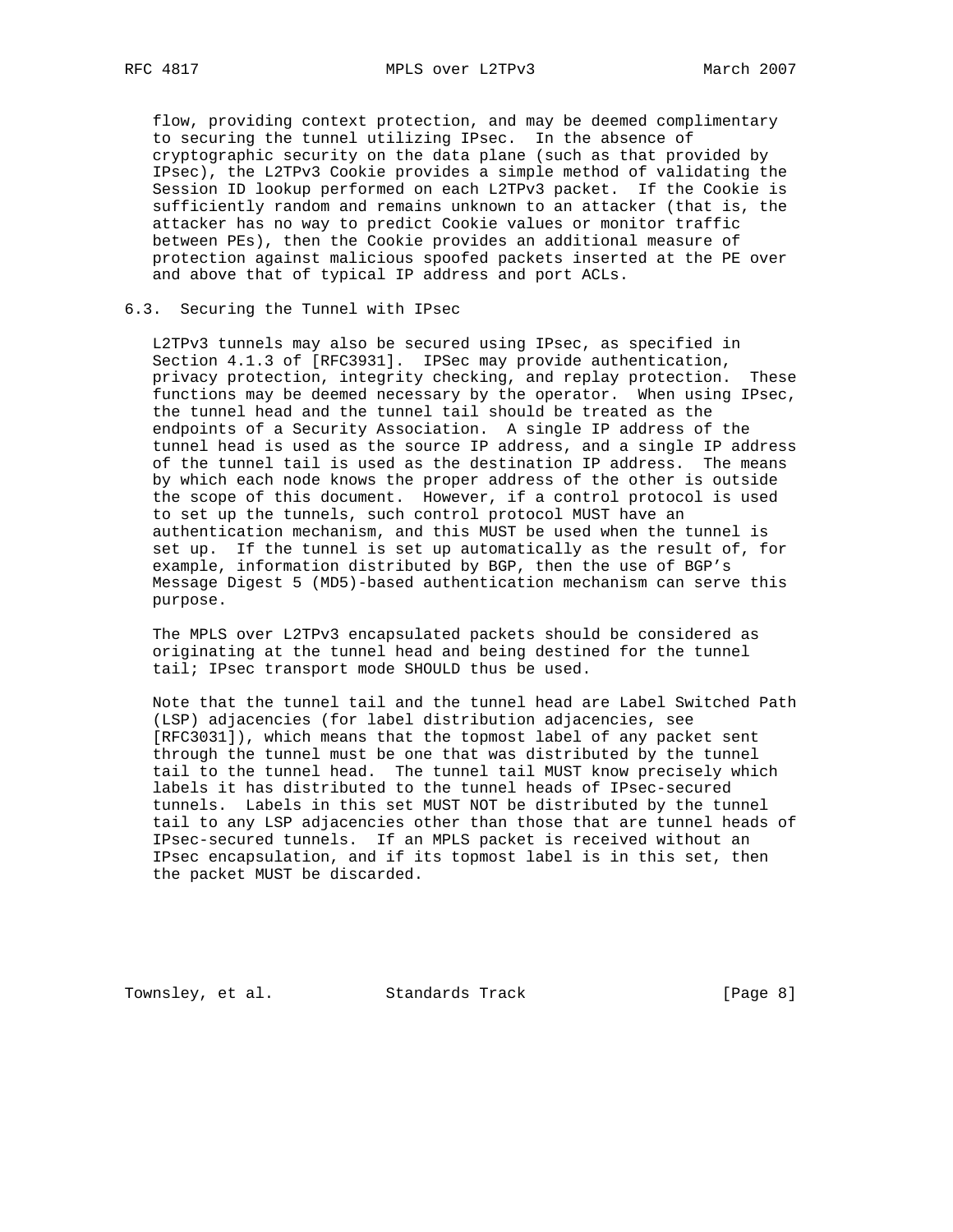Securing L2TPv3 using IPsec MUST provide authentication and integrity. (Note that the authentication and integrity provided will apply to the entire MPLS packet, including the MPLS label stack.)

 Consequently, the implementation MUST support Encapsulating Security Payload (ESP) with null encryption. ESP with encryption MAY be supported if a source requires confidentiality. If ESP is used, the tunnel tail MUST check that the source IP address of any packet received on a given Security Association (SA) is the one expected.

 Key distribution may be done either manually or automatically by means of the Internet Key Exchange (IKE) Protocol [RFC2409] or IKEv2 [RFC4306]. Manual keying MUST be supported. If automatic keying is implemented, IKE in main mode with preshared keys MUST be supported. A particular application may escalate this requirement and request implementation of automatic keying. Manual key distribution is much simpler, but also less scalable, than automatic key distribution. If replay protection is regarded as necessary for a particular tunnel, automatic key distribution should be configured.

## 7. Acknowledgements

 Thanks to Robert Raszuk, Clarence Filsfils, and Eric Rosen for their review of this document. Some text was adopted from [RFC4023].

Townsley, et al. Standards Track [Page 9]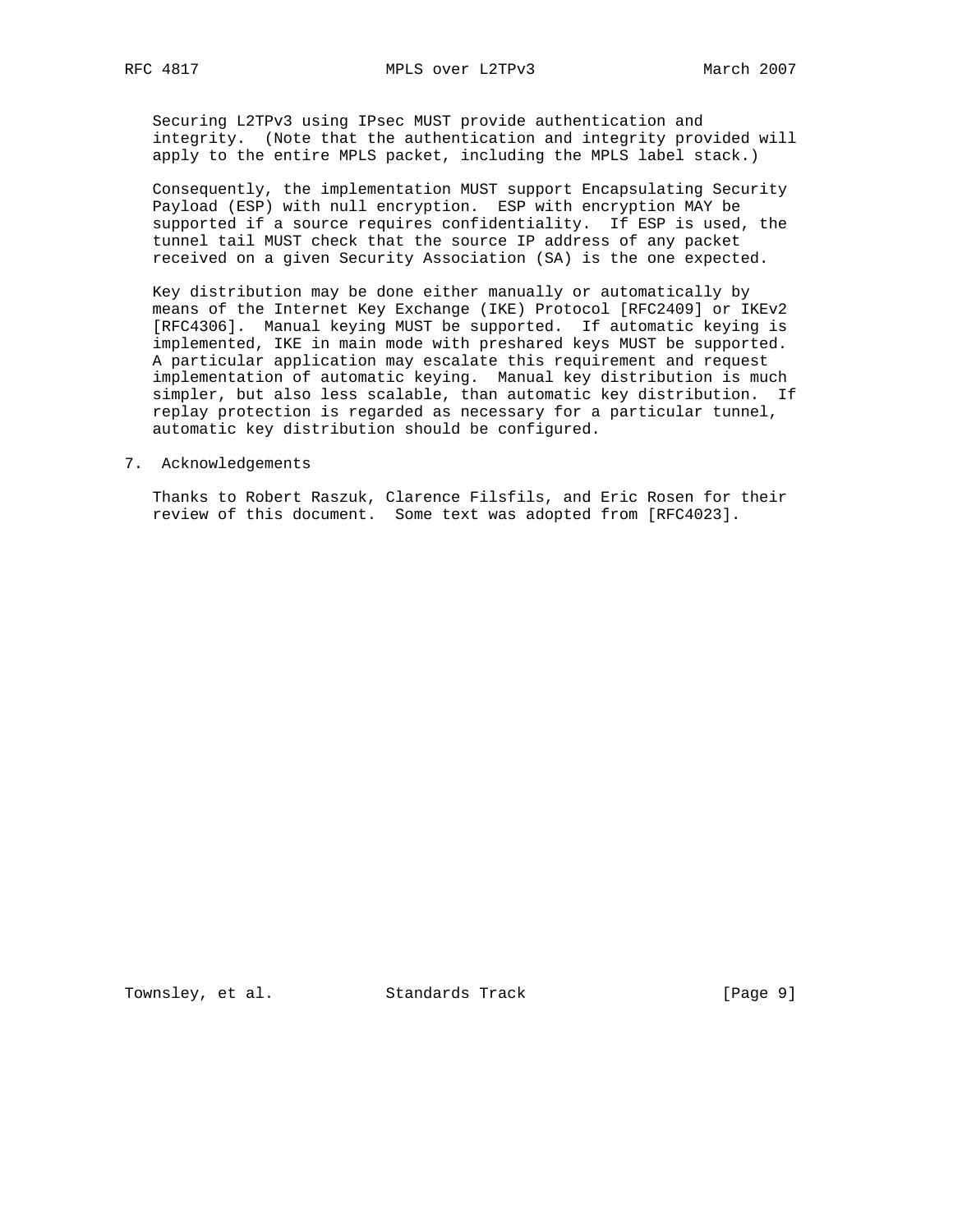# 8. References

- 8.1. Normative References
	- [RFC2119] Bradner, S., "Key words for use in RFCs to Indicate Requirement Levels", BCP 14, RFC 2119, March 1997.
	- [RFC3032] Rosen, E., Tappan, D., Fedorkow, G., Rekhter, Y., Farinacci, D., Li, T., and A. Conta, "MPLS Label Stack Encoding", RFC 3032, January 2001.
	- [RFC3931] Lau, J., Townsley, M., and I. Goyret, "Layer Two Tunneling Protocol - Version 3 (L2TPv3)", RFC 3931, March 2005.
	- [RFC4023] Worster, T., Rekhter, Y., and E. Rosen, "Encapsulating MPLS in IP or Generic Routing Encapsulation (GRE)", RFC 4023, March 2005.
	- [RFC4086] Eastlake, D., 3rd, Schiller, J., and S. Crocker, "Randomness Requirements for Security", BCP 106, RFC 4086, June 2005.
- 8.2. Informative References
	- [MPLS-IPSEC] Rosen, E., De Clercq, J., Paridaens, O., T'Joens, Y., and C. Sargor, "Architecture for the Use of PE-PE IPsec Tunnels in BGP/MPLS IP VPNs", Work in Progress, August 2005.
	- [RFC3031] Rosen, E., Viswanathan, A., and R. Callon, "Multiprotocol Label Switching Architecture", RFC 3031, January 2001.
	- [RFC2409] Harkins, D. and D. Carrel, "The Internet Key Exchange (IKE)", RFC 2409, November 1998.
	- [RFC4306] Kaufman, C., "Internet Key Exchange (IKEv2) Protocol", RFC 4306, December 2005.
	- [RFC3448] Handley, M., Floyd, S., Padhye, J., and J. Widmer, "TCP Friendly Rate Control (TFRC): Protocol Specification", RFC 3448, January 2003.

Townsley, et al. Standards Track [Page 10]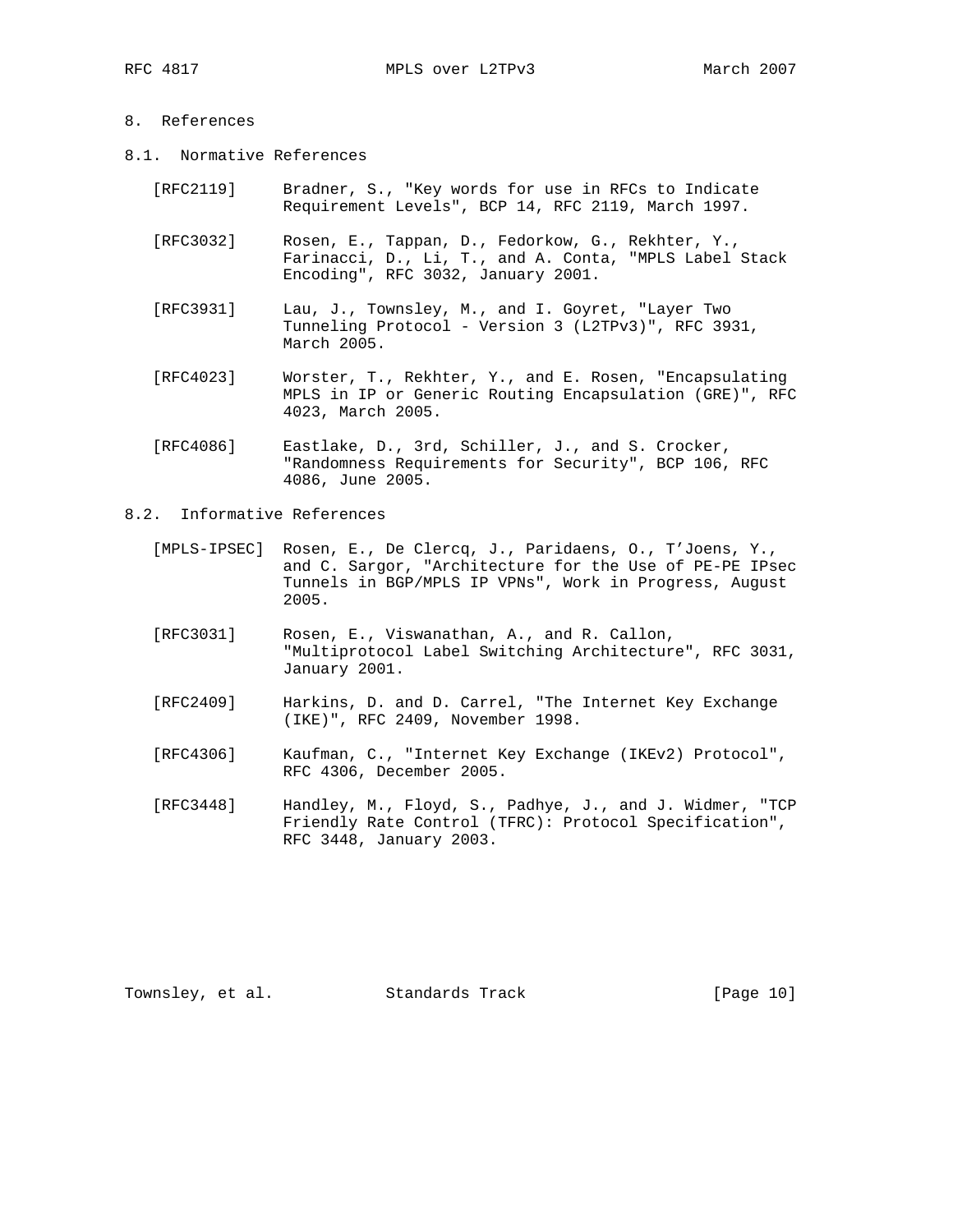Authors' Addresses W. Mark Townsley Cisco Systems USA Phone: +1-919-392-3741 EMail: mark@townsley.net Carlos Pignataro Cisco Systems 7025 Kit Creek Road PO Box 14987 Research Triangle Park, NC 27709 USA Phone: +1-919-392-7428 EMail: cpignata@cisco.com Scott Wainner Cisco Systems 13600 Dulles Technology Drive Herndon, VA 20171 USA EMail: swainner@cisco.com Ted Seely Sprint Nextel 12502 Sunrise Valley Drive Reston, VA 20196 USA Phone: +1-703-689-6425 EMail: tseely@sprint.net Jeff Young EMail: young@jsyoung.net

Townsley, et al. Standards Track [Page 11]